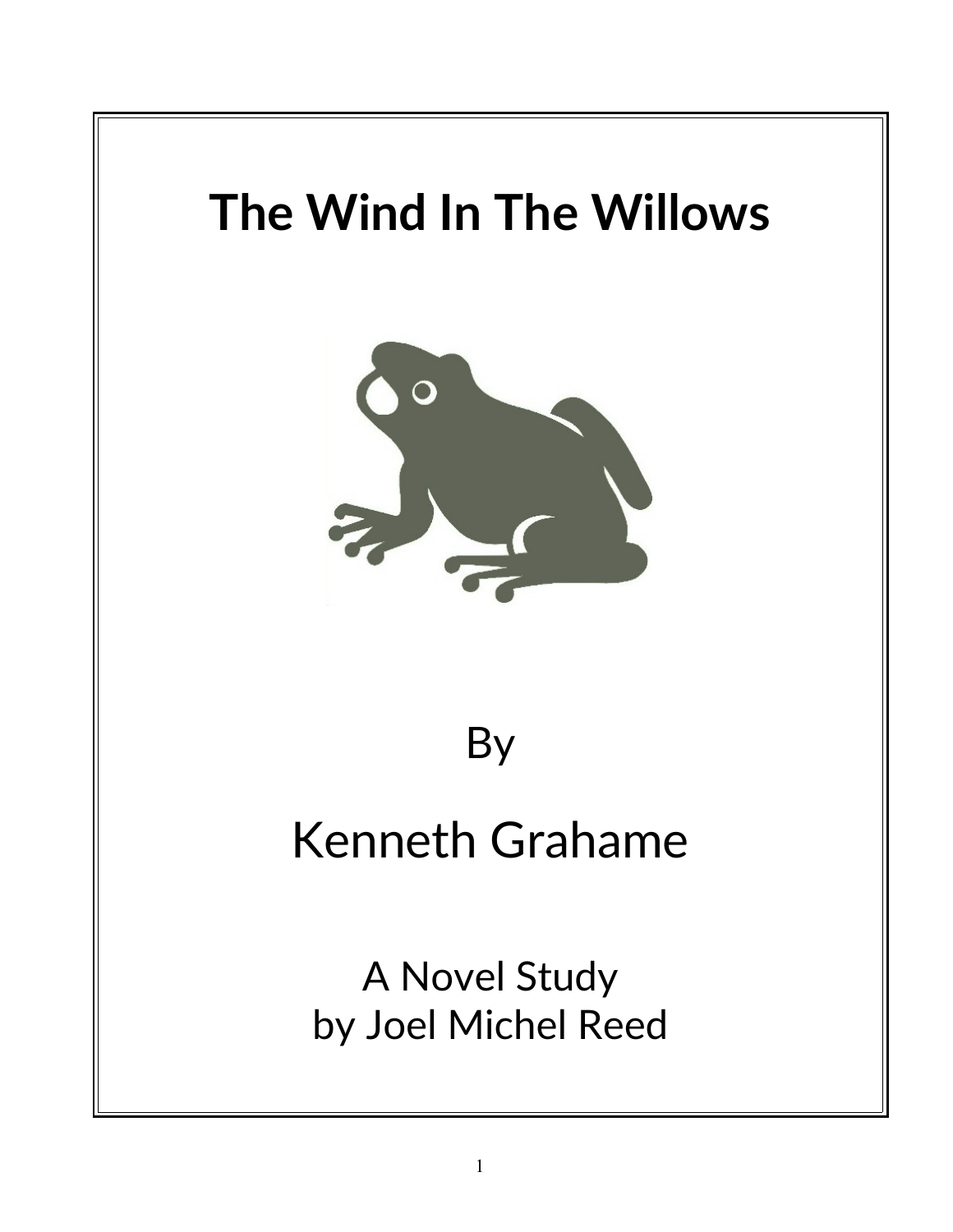## *By* **Kenneth Grahame**



## **Table of Contents**

| <b>Suggestions and Expectations</b> | 3  |
|-------------------------------------|----|
|                                     |    |
| List of Skills                      | 4  |
|                                     |    |
| Synopsis / Author Biography         | 5  |
|                                     |    |
| <b>Student Checklist</b>            | 6  |
| Reproducible Student Booklet        |    |
|                                     |    |
| Answer Key                          | 57 |

**About the author:** Joel Reed has over 70 published novel studies and is the author of four novels. For information on his work and literature, please visit [www.reednovelstudies.com](http://www.reednovelstudies.com/)

> Copyright © 2013 Joel Reed Revisions Completed in 2022 All rights reserved by author. Permission to copy for single classroom use only. Electronic distribution limited to single classroom use only. Not for public display.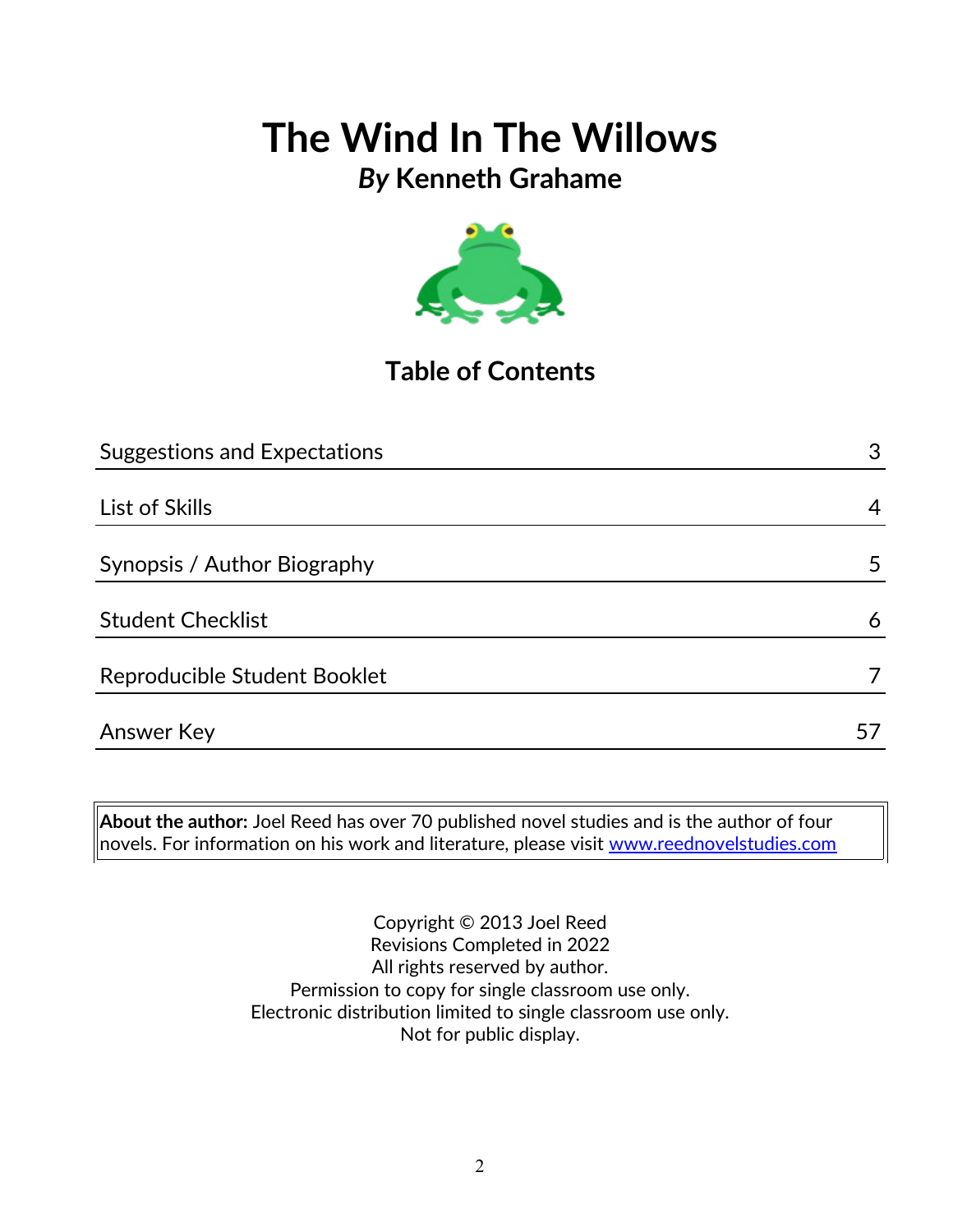## **The Wind In The Willows** *By* **Kenneth Grahame**

### **Suggestions and Expectations**

This curriculum unit can be used in a variety of ways. Each chapter of the novel study focuses on one or two chapters of **The Wind In The Willows** and is comprised of five of the following different activities:

- Before You Read
- Vocabulary Building
- Comprehension Questions
- Language Activities
- Extension Activities

### **Links with the Common Core Standards (U.S.)**

Many of the activities included in this curriculum unit are supported by the Common Core Standards. For instance the *Reading Standards for Literature, Grade 5*, makes reference to

a) determining the meaning of words and phrases. . . including figurative language;

- b) explaining how a series of chapters fits together to provide the overall structure;
- c) compare and contrast two characters;
- d) determine how characters … respond to challenges;

e) drawing inferences from the text;

f) determining a theme of a story . . . **and many others.**

A principal expectation of the unit is that students will develop their skills in reading, writing, listening and oral communication, as well as in reasoning and critical thinking. Students will also be expected to provide clear answers to questions and well-constructed explanations. It is critical as well that students be able to relate events and the feelings of characters to their own lives and experiences and describe their own interpretation of a particular passage.

A strength of the unit is that students can work on the activities at their own pace. Every activity need not be completed by all students. A **portfolio cover** is included (p.7) so that students may organize their work and keep it all in one place. A **Student Checklist** is also included (p.6) so that a record of completed work may be recorded.

**Themes** which may be taught in conjunction with the novel include fantasy adventures with unusual characters facing difficult circumstances, (dysfunctional) families and friendships, and putting right to a wrong.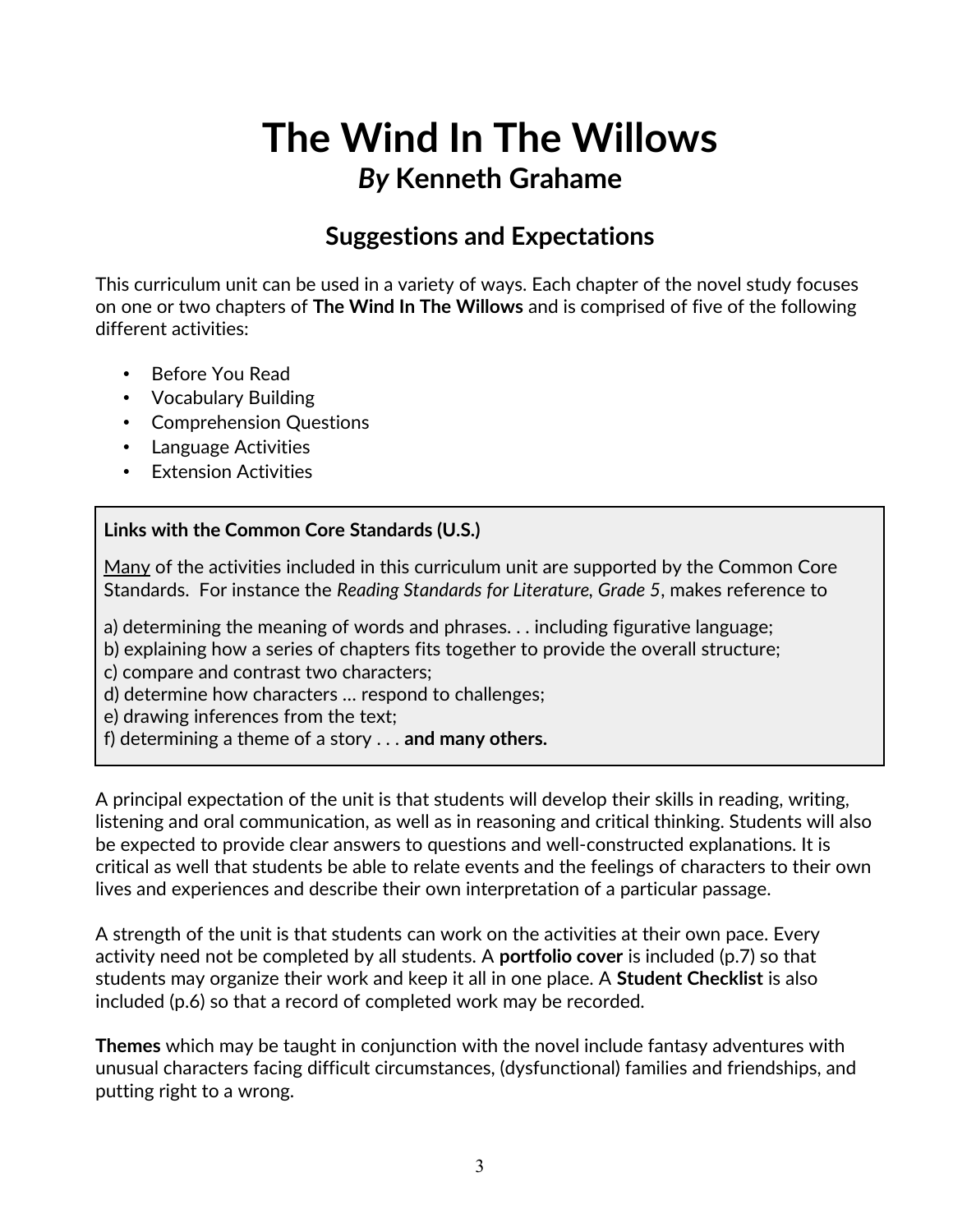## **The Wind In The Willows** *By* **Kenneth Grahame**

## **List of Skills**

#### **Vocabulary Development**

- 1. Locating descriptive words/phrases 8. Use of singular / plural nouns
- 2. Listing synonyms/homonyms 9. Listing compound words
- 3. Identifying/creating *alliteration* 10. Identifying parts of speech
- 
- 
- 6. Identify *foreshadowing*. 13. Identify/create *similes*
- 7. Identify *personification* 14. Identify *anagrams*

#### **Setting Activities**

1. Summarize the details of a setting

#### **Plot Activities**

- 1. Complete a *time line* of events 4. Identify *cliffhangers*
- 2. Identify conflict in the story 5. Complete a story pyramid
- 3. Complete Five W's Chart

### **Character Activities**

### **Creative and Critical Thinking**

- 
- 2. Write a newspaper story 6. Write a book review
- 
- 4. Conduct an interview

### **Art Activities**

- 
- 
- 3. Create an Information Card
- 
- 
- 
- 4. Use of capitals and punctuation 11. Determining alphabetical order
- 5. Identifying syllables 12. Identification of root words
	-
	-

- 
- 
- 1. Determine character traits 2. Relating personal experiences
- 1. Research 5. Write a description of personal feelings
	-
- 3. Participate in a talk show 7. Complete an Observation Sheet
- 1. A Storyboard 4. Design a cover for the novel
- 2. Create a collage 5. Create a comic strip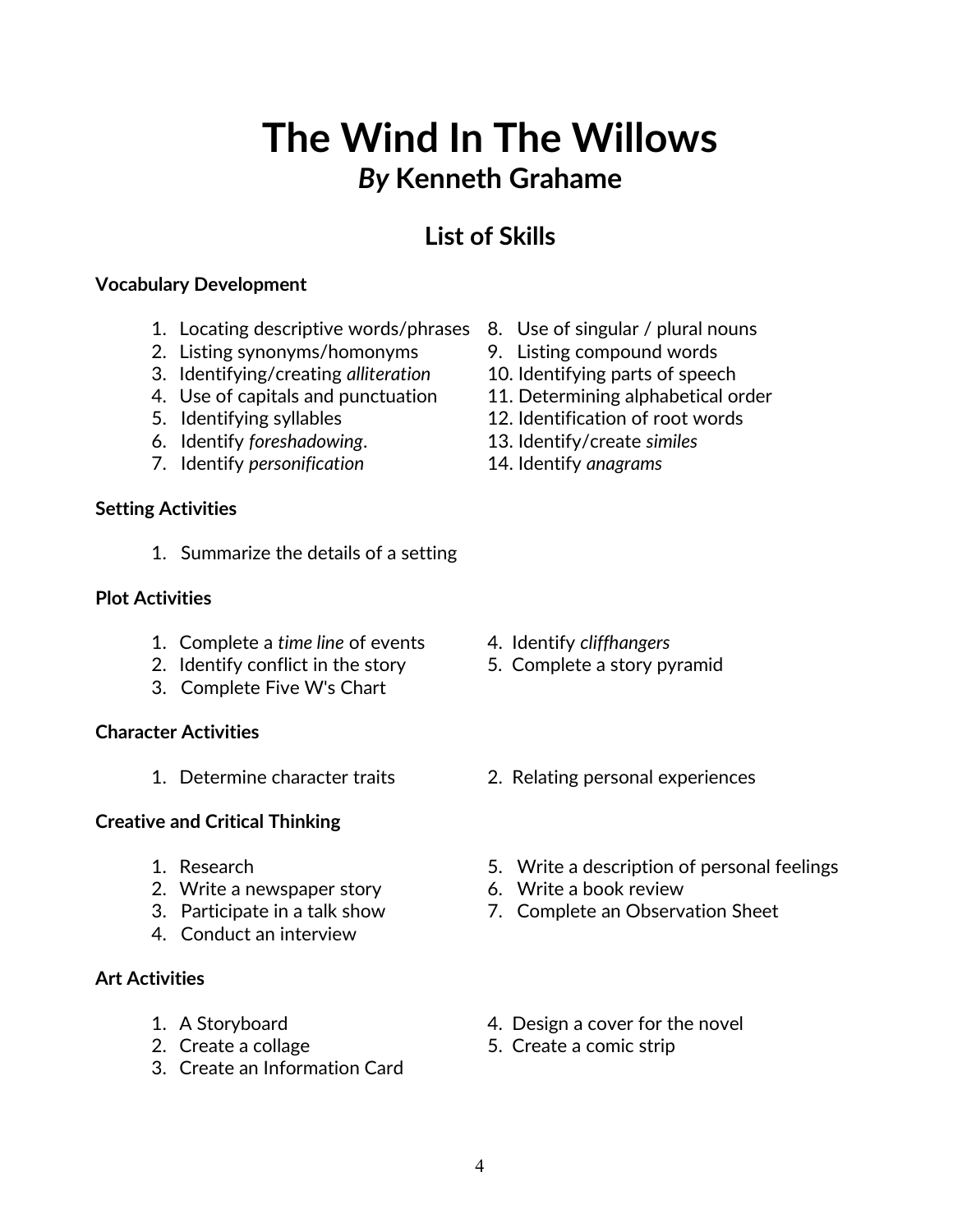## **The Wind In The Willows** *By* **Kenneth Grahame**

### **Synopsis**

'Spend a season on the river bank and take a walk on the wild side …'

'Spring is in the air and mole has found a wonderful new world. There's boating with Ratty, a feast with badger and high jinx on the open road with that reckless ruffian, Mr Toad or Toad Hall. The four become the firmest of friends, but after Toad's latest escapade, can they join together and beat the wretched weasels?' (The publisher)

A complete synopsis and other helpful reviews can be found on the following website: http://en.wikipedia.org/wiki/The Wind In The Willows

### **Author Biography** *Kenneth Grahame*

 Kenneth Grahame was born on March 8, 1859 in Edinburgh Scotland. Kenneth wrote a number of well-known novels throughout the course of his lifetime, including **The Golden Age, Dream Days, The Reluctant Dragon, Pagan Papers, Berties Escapade** and **The Headswoman.** He also wrote a number of light stories in London periodicals such as the *St. James Gazette*.

 At the age of 5, Kenneth lost his mother due to complications resulting from childbirth. He was eventually given over to his older brother Willie by his father [who was suffering from a drinking problem].

 Grahame began his career at the Bank of England in 1879, and was promoted to the rank of bank secretary in 1908.



Unfortunately Graham was forced into retirement shortly after a shooting incident at the bank when was shot at three times, but did not sustain injury.

 Grahame married Elspeth Thomson in 1899 [at the age of 40], and had one child, Alastair. Alastair was born blind in one eye and was plagued with a number of physical and mental problems throughout his lifetime.

 Kenneth Grahame eventually passed away in Pangbourne, Berkshire in 1932 at the age of 73, and was buried next to his son in Holywell Cemetery.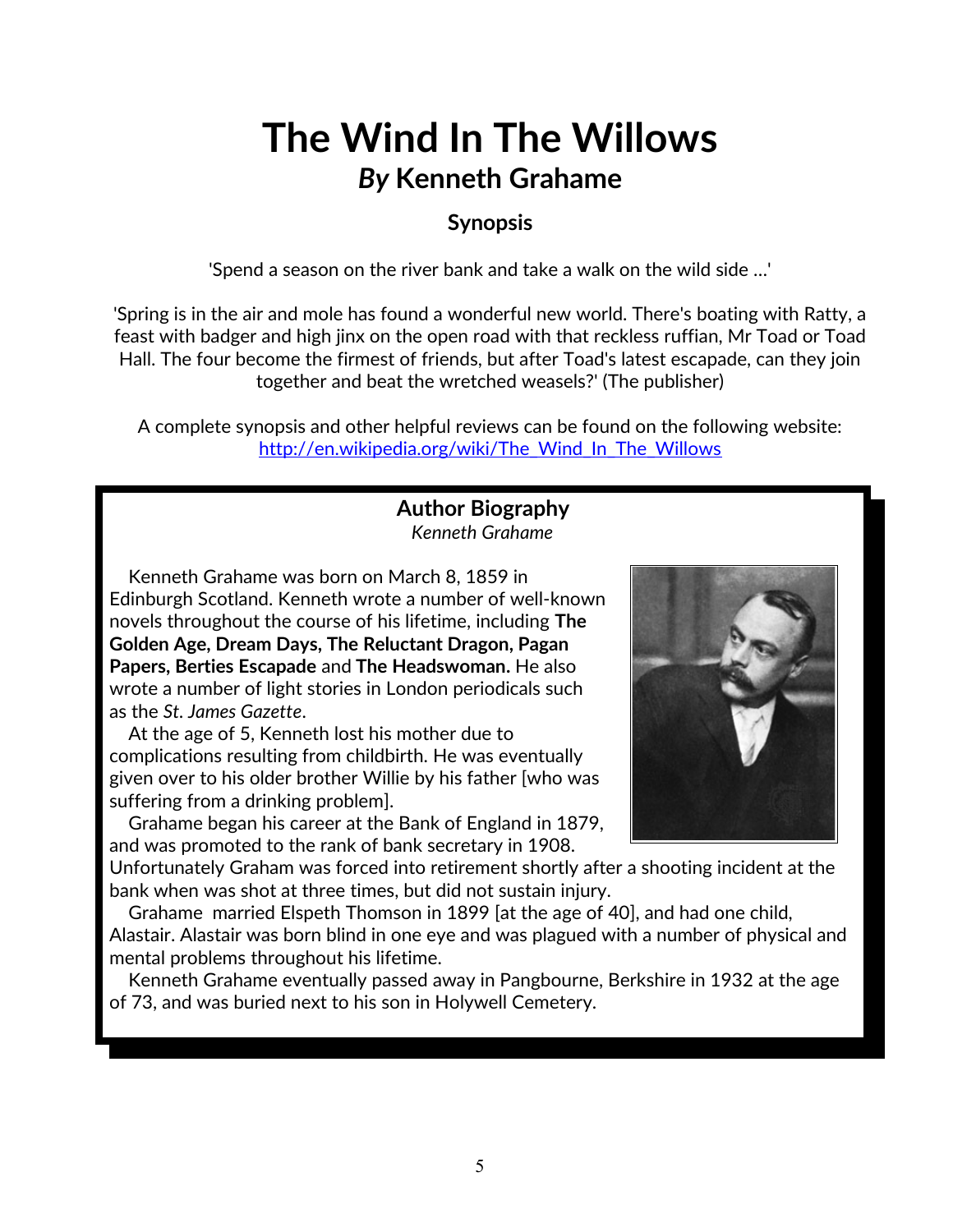## *By* **Kenneth Grahame**



### **Student Checklist**

Student Name

| Assignment | Grade / Level | Comments |
|------------|---------------|----------|
|            |               |          |
|            |               |          |
|            |               |          |
|            |               |          |
|            |               |          |
|            |               |          |
|            |               |          |
|            |               |          |
|            |               |          |
|            |               |          |
|            |               |          |
|            |               |          |
|            |               |          |
|            |               |          |
|            |               |          |
|            |               |          |
|            |               |          |
|            |               |          |
|            |               |          |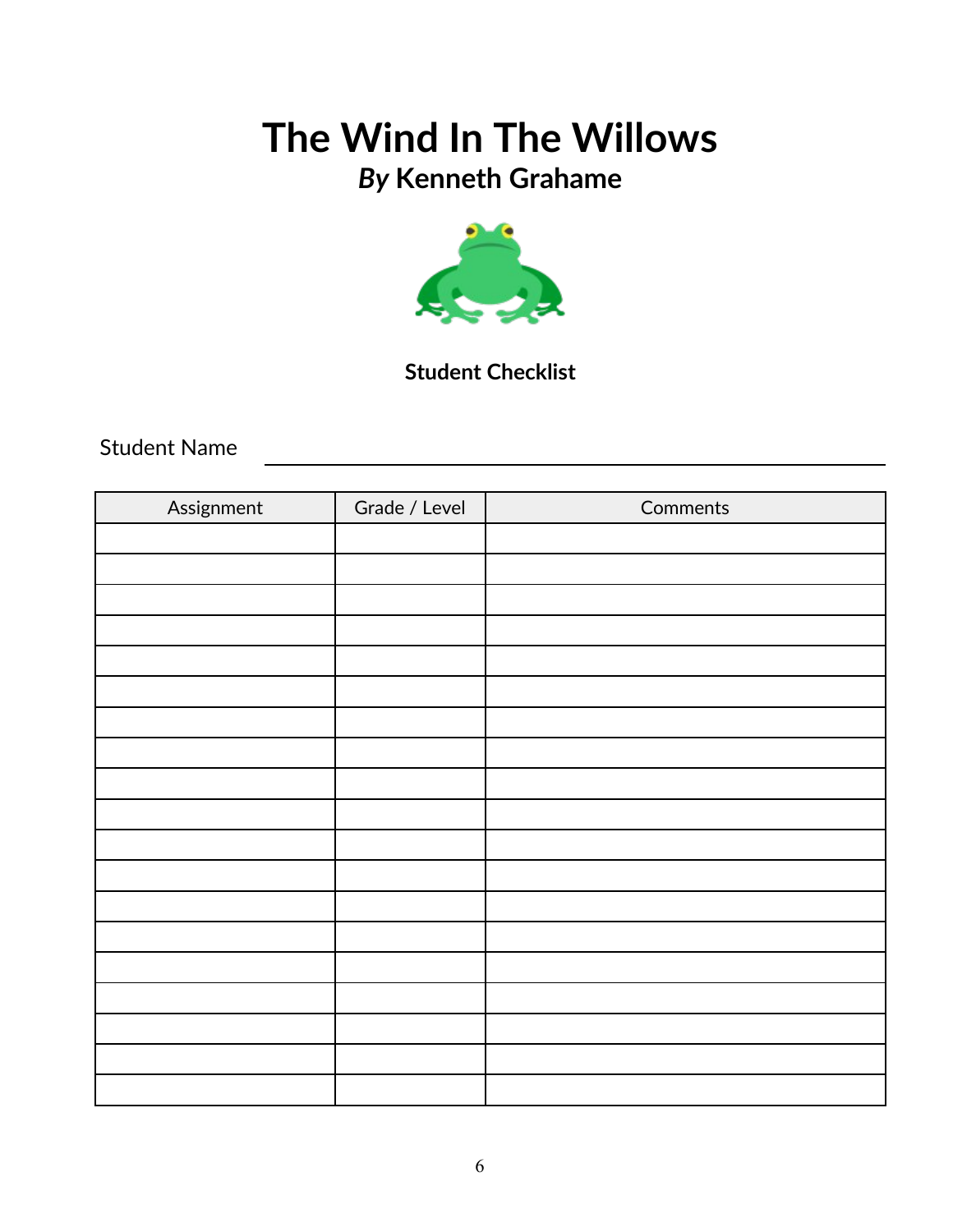

*By Kenneth Grahame*

Name: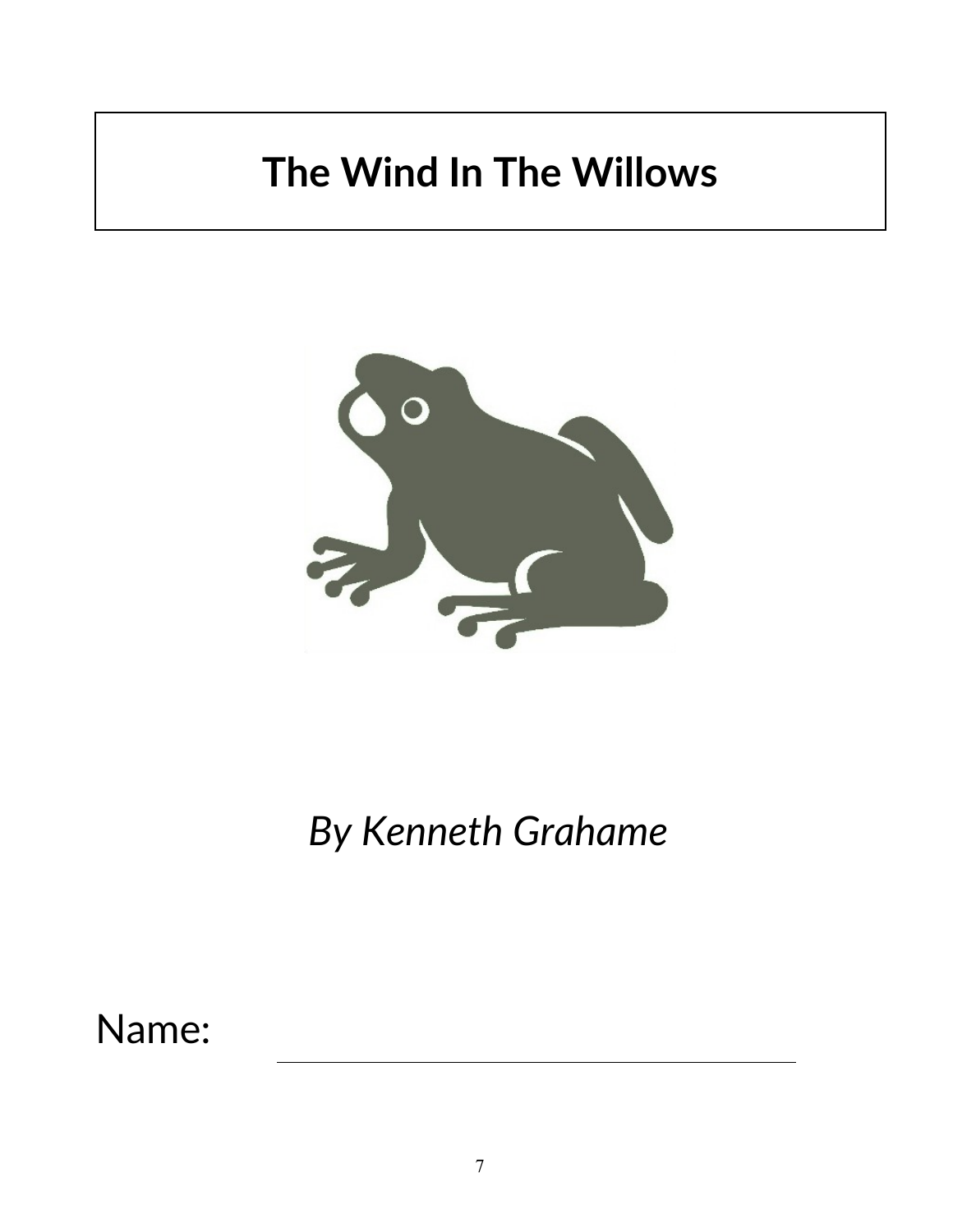*By* **Kenneth Grahame**



### **Chapter 1 The River Bank**



## **Before you read the chapter**:

There have been a number of stories written over the last century that incorporate the use of \*anthropomorphic animals. List at least 4 different books that make use of this technique.

\* Definition: Ascribing human characteristics to nonhuman things.

## **Vocabulary:**

Choose a word from the list to complete each sentence.

| subject     | sprawled     | hedgerows  | curiosity      |
|-------------|--------------|------------|----------------|
| forbearance | whitewashing | struggling | pettishly      |
| shouting    | stumble      | torepaw    | <b>Jumping</b> |

- 1. This is fine!' he said to himself. 'This is better than \_\_\_\_\_\_\_\_\_\_\_\_\_\_\_\_\_\_\_\_\_.
- 2. Hither and thither through the meadows he rambled busily, along the \_\_\_\_\_\_\_\_\_\_\_\_\_\_\_, across the copses, finding everywhere birds building, flowers budding, leaves thrusting everything happy, and progressive, and occupied.
- 3. 'Oh, its all very well to TALK,' said the Mole, rather \_\_\_\_\_\_\_\_\_\_\_\_\_\_\_\_\_\_\_, he being new to a river and riverside life and its ways.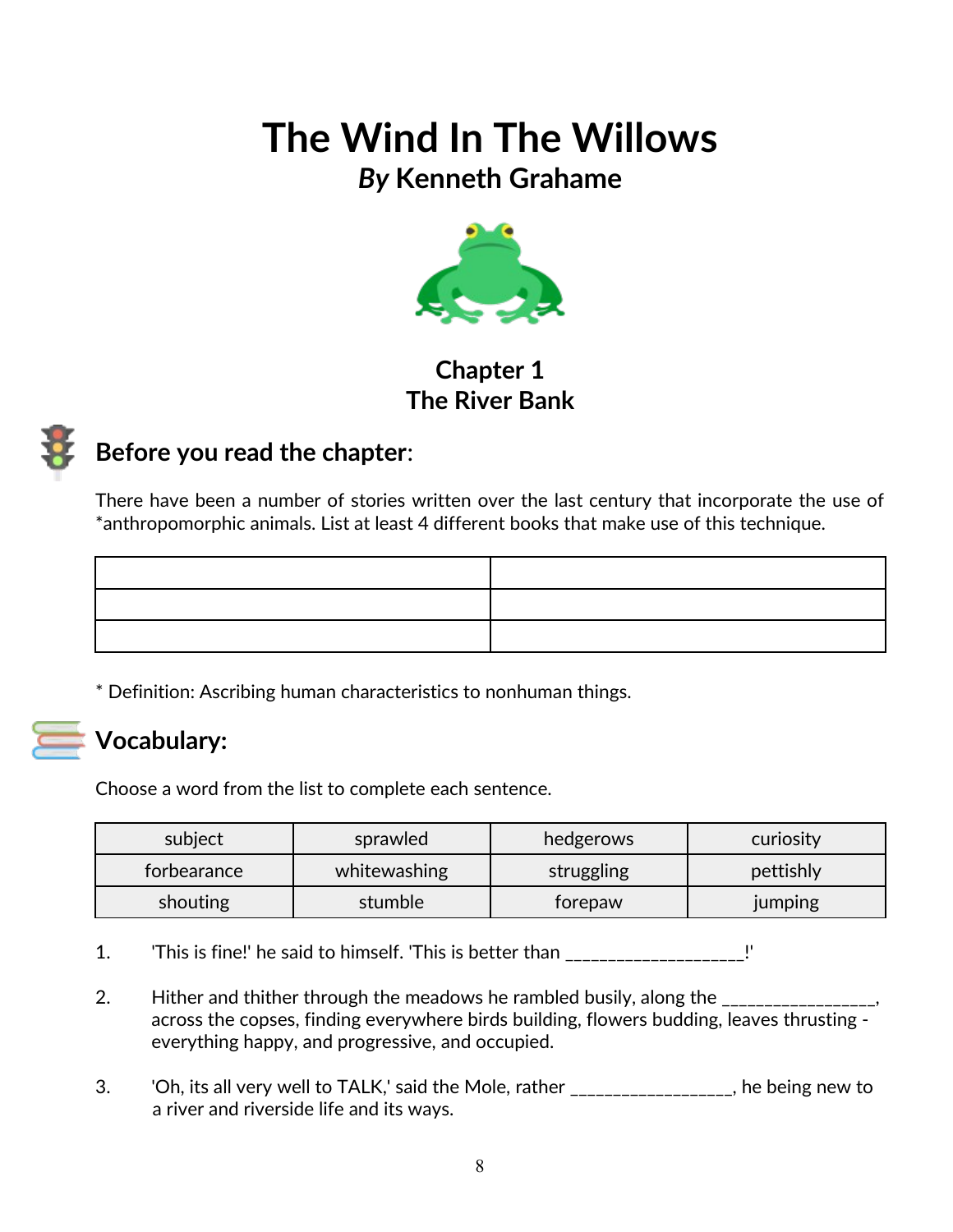- 4. The Rat sculled smartly across and made fast. Then he held up his \_\_\_\_\_\_\_\_\_\_\_\_\_\_\_\_\_\_\_\_\_\_ as the Mole stepped gingerly down. 'Lean on that!' he said.
- 5. What's inside it?' asked the Mole, wriggling with  $\blacksquare$
- 6. 'No one else to—well, I mustn't be hard on you,' said the Rat with  $\qquad \qquad \_$ 'You're new to it, and of course you don't know.'
- 7. The Mole knew well that it is quite against animal-etiquette to dwell on possible trouble ahead, or even to allude to it; so he dropped the \_\_\_\_\_\_\_\_\_\_\_\_\_\_\_\_.
- 8. I came up this backwater to try and get a moment's peace, and then \_\_\_\_\_\_\_\_\_\_\_\_\_\_\_\_ upon you fellows!—At least—I beg pardon—I don't exactly mean that, you know.'
- 9. The Mole looked down. The voice was still in his ears, but the turf whereon he had \_\_\_\_\_\_\_\_\_\_\_\_\_\_\_\_\_\_\_ was clearly vacant.
- 10. Over went the boat, and he found himself \_\_\_\_\_\_\_\_\_\_\_\_\_\_\_\_\_\_\_\_ in the river.



1. Why was Mole working so hard at the beginning of chapter 1?

2. What did Mole see as he was gazing into the hole on the opposite side of the river?

- 3. What did the Water Rat retrieve from his hole as they drifted by in their boat?
- 4. Rat describes a number of items from the picnic basket as he rattles off in one long string of words to describe the contents. Name at least 4 of these items.

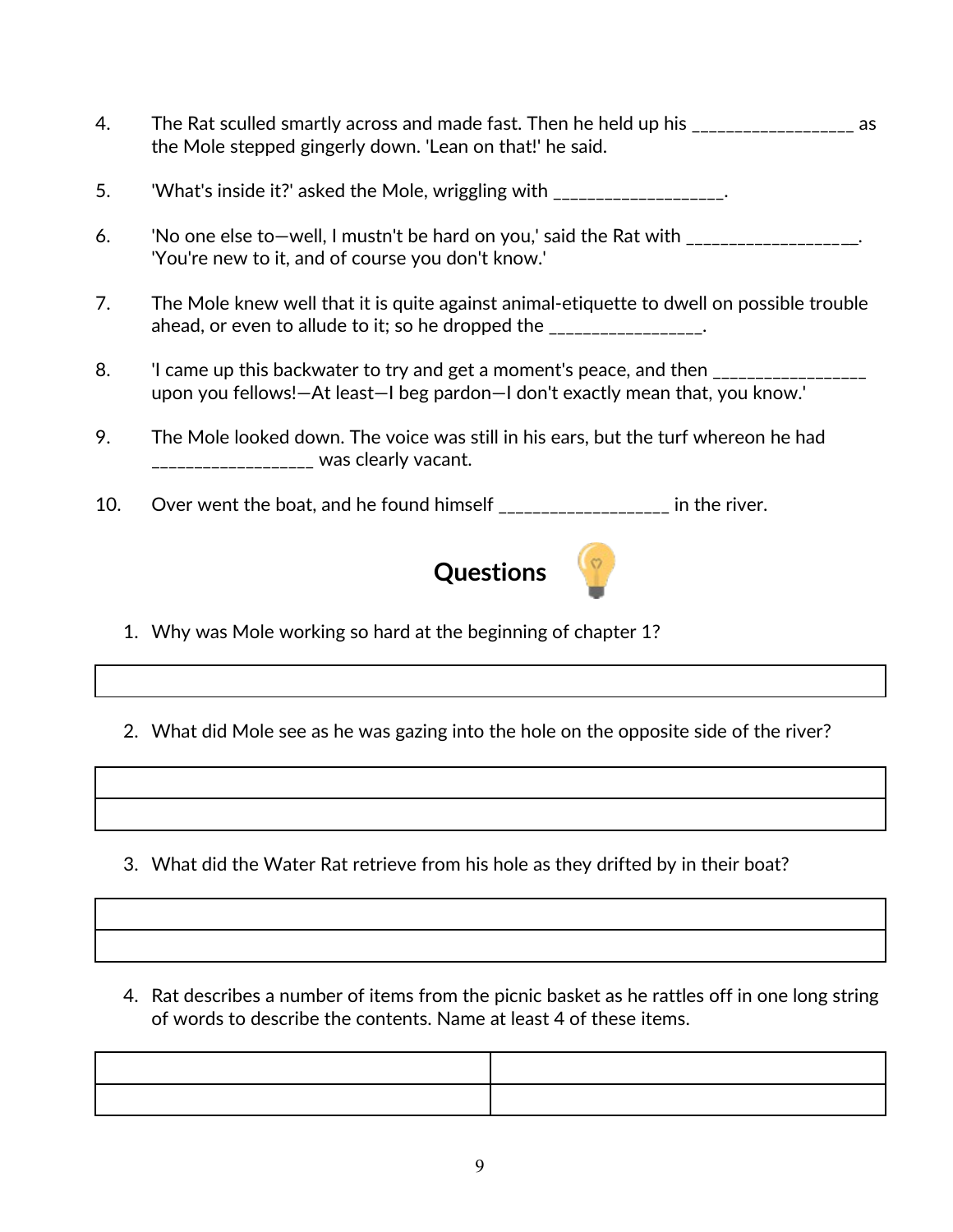- 5. Which place did Rat say was beyond the Wild Woods?
- 6. Rat said that Toad had recently taken up a hobby called 'punting'. Explain what is meant by *Punting*. (Feel free to discuss this with your fellow classmates)

7. What did Rat say when Mole asked if he could paddle the boat?



ABC

**A**. Many authors enjoy using **alliteration –** a literary device where the author **r**epeats the same sound at the beginning of several words. Here's one such example: ". . . **g**rousing, **g**rouching, **g**rumbling about something or other."

Using your imagination, create your own examples of **alliteration** from the following topics. Each example must contain a minimum of three words.

| The bark of a dog                            |  |
|----------------------------------------------|--|
| A construction worker<br>using a jack-hammer |  |
| The sound of an<br>engine running            |  |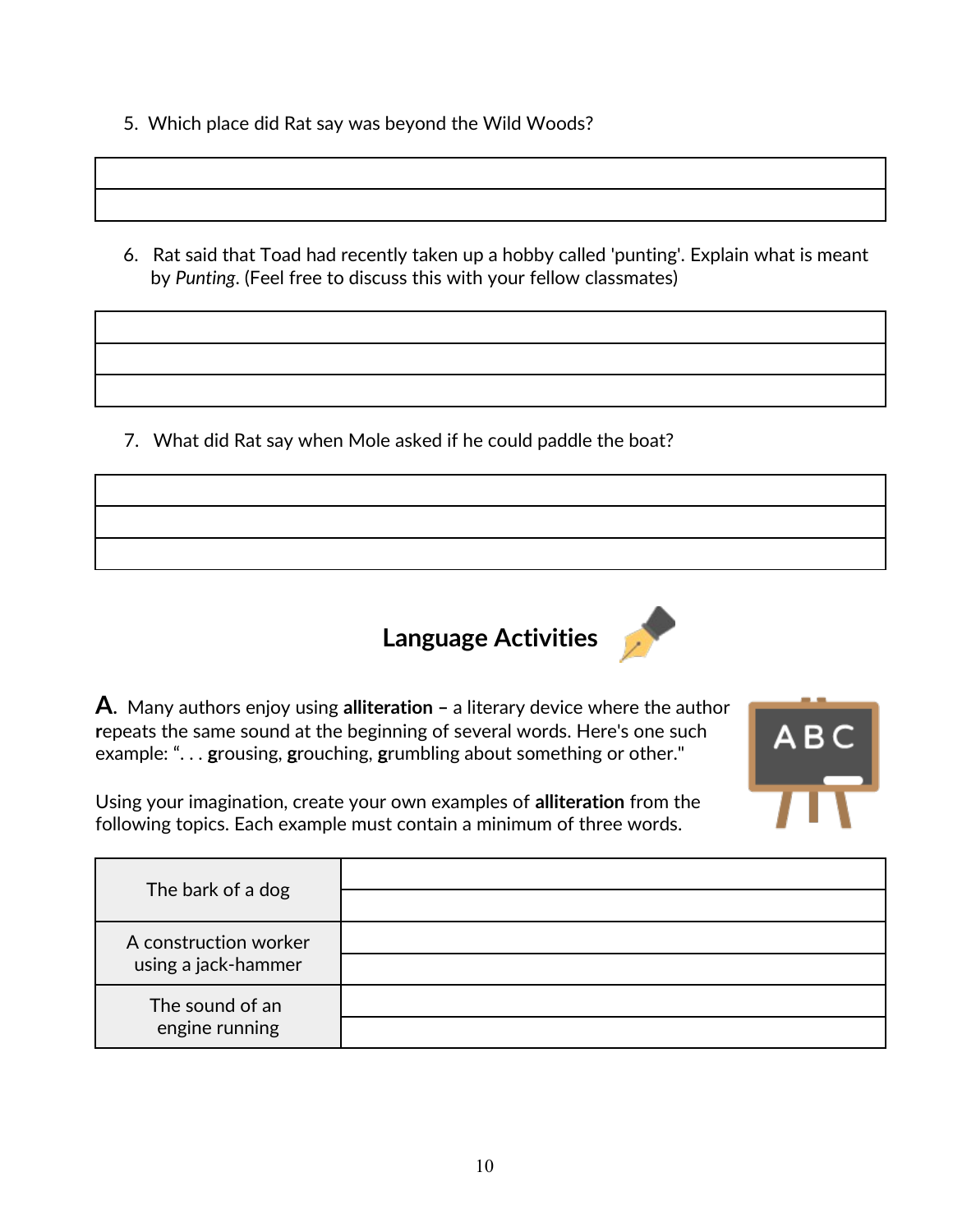**B.** A **simile** is a comparison using the words "like" or "as". An example from Chapter One is ". . . *Then, as he looked, it winked at him, and so declared itself to be an eye; and a small face began gradually to grow up round it, like a frame round a picture."*

What two things are being compared in this example?



Invent your own **similes** comparing the following items with something from your own imagination:

a) a boy jumping on a trampoline

b) a girl swimming in a pool of water

### **C. What Exactly Is a 'Punt' Anyway?**

Websters dictionary defines a punt as follows: *A long narrow flat-bottomed boat with square ends usually propelled with a pole.*

Keeping this description in mind, draw a 'Punt' style boat in the box below. Be sure to make your drawing as accurate as possible.